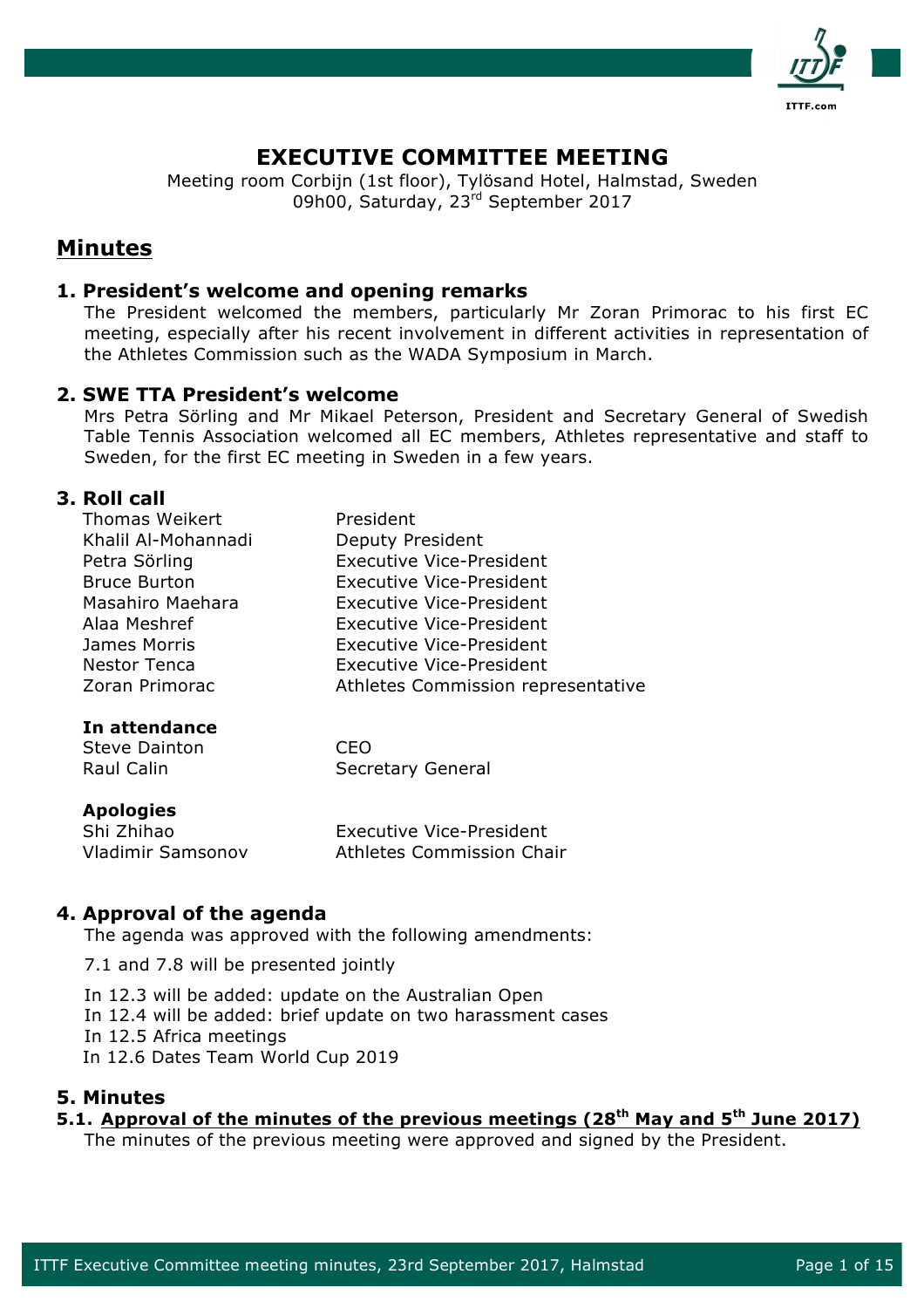

## **5.2. Matters arising from the minutes not otherwise covered by the agenda**

There was no business arising from the minutes.

## **5.3. Report and review of task from past EC meetings**

There were two points to follow-up from Dusseldorf EC1 meeting:

The appointment of the chair was deferred from the  $28<sup>th</sup>$  May 2017 meeting. This will be discussed under 7.2.

The follow-up on the allocation of 10,000 USD to Sri Lanka (5,000 USD in equipment and 5,000 USD in cash) for recovery.

Mr President took the opportunity to mention that several Caribbean countries have been very affected by the recent hurricane, and after studying the specific situation of each table tennis association, the EC will propose some actions of support to be approved by the EC meeting in Astana in December.

## **6. CEO Update 6.1. Staff Structure**

The CEO explained that the ITTF is working on a brand new Staff structure.

The President and the Vice President of Finance gave a short summary on the rationale behind appointing a CEO and a Secretary General, one to be business oriented and the other to be more for institutional representation.

The CEO then reported that there will be changes in the Competition, Marketing and Development departments of the ITTF. He also mentioned that it was also important to hire a Chief Financial Officer, and Mr Michael Brown had accepted the position to be based in Singapore.

The position of Marketing Director will be filled in due time.

In competitions, in the beginning there will be different portfolios, with Mr Karl Jindrak in charge of the World Cups plus Challenge Series events, Didier Leroy in charge of World Championships plus Continental events, Ms Vicky Eleftheriade in charge of the World Tour plus Competition Services and Mr Mounir Bessah in charge of the Global Junior Programme.

A new staff will be hired for Para Table Tennis. This is a new position that, according to Mrs Sörling, will be advertised.

The CEO proposed that in the future the ITTF could look at a more centralised organisational model. It was discussed that in the meantime there would be more staff meetings to leverage the lack of centralization.

The President reported that it is desirable that the EC takes a more strategical position and the staff members a more operational position. This results in less staff members being present at the EC meetings. It will be the responsibility of the CEO to keep the staff members informed about the strategic direction.

The CEO reported that that the structure would be published before the next EC meeting.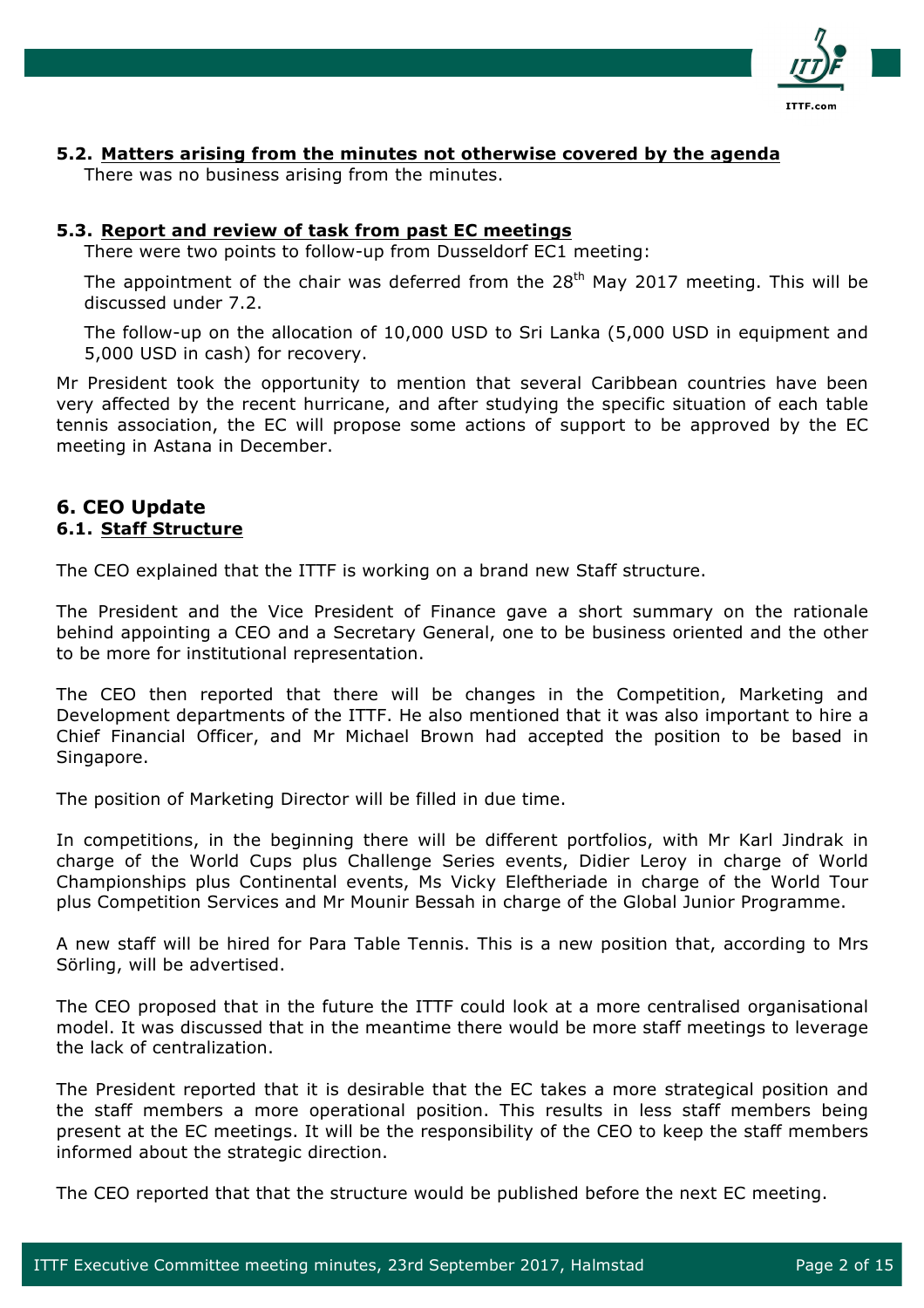

It was discussed that the senior staff members should have strong administrative support to ensure they can work in a strong way.

Mr Primorac added that athletes have great careers but education is missing. There could be educational funds for athletes to look at ways to join the ITTF structure. The President and whole EC were in full favour to look at ways to ensure it.

The President reported the situation for the Deputy CEO's departure, which was unexpected, but appreciated the work he did during so many years. Mr Tepper had informed the President that after achieving various goals he felt it was time for him to look for other opportunities. An amicable agreement had been reached with Mr Tepper and he will be attending the World Championships in Halmstad, where he will be recognized formally. He also reported that the case of the CEO, although different was also resolved and an amicable agreement was reached between all parties.

### **6.2. Calendar**

Didier Leroy - invited for this point of the agenda – pointed out the importance to finalize future ITTF calendars in advance. It was noted that it was important to make contact with the continental federations to ensure they are aligned in the calendar.

The CEO added that, due to a new effort, it will be the first time in recent history that the calendar (2019) will be confirmed at such an early stage. However, it is not that early if compared to other sports.

The CEO stated that the goal should be to have the calendar confirmed at least two years in advance.

Mr Leroy mentioned that the dates of the multi-sport games and of other major sports events were considered while planning.

## **1-EC-20170923**

The Executive Committee resolved to confirm the dates for the 2019 calendar before the end of January 2018 and to do so earlier for the future years calendar.

## **6.3. New Table Tennis Products:**

The CEO reported that:

- There are new products in the market competing for market share and that the ITTF needed to consider carefully how they fit into the ITTF strategy.
- If such new products are financially attractive, it is natural that players would participate. It is therefore important to ensure the ITTF products are superior to keep its market share.

## **6.4. Strategic Plan**

Mr James Morris, responsible for strategic planning, reported that discussions were under way to prepare the strategic plan and companies had been approached to assist. Depending on the price offers and proposals, one company will be chosen to assist.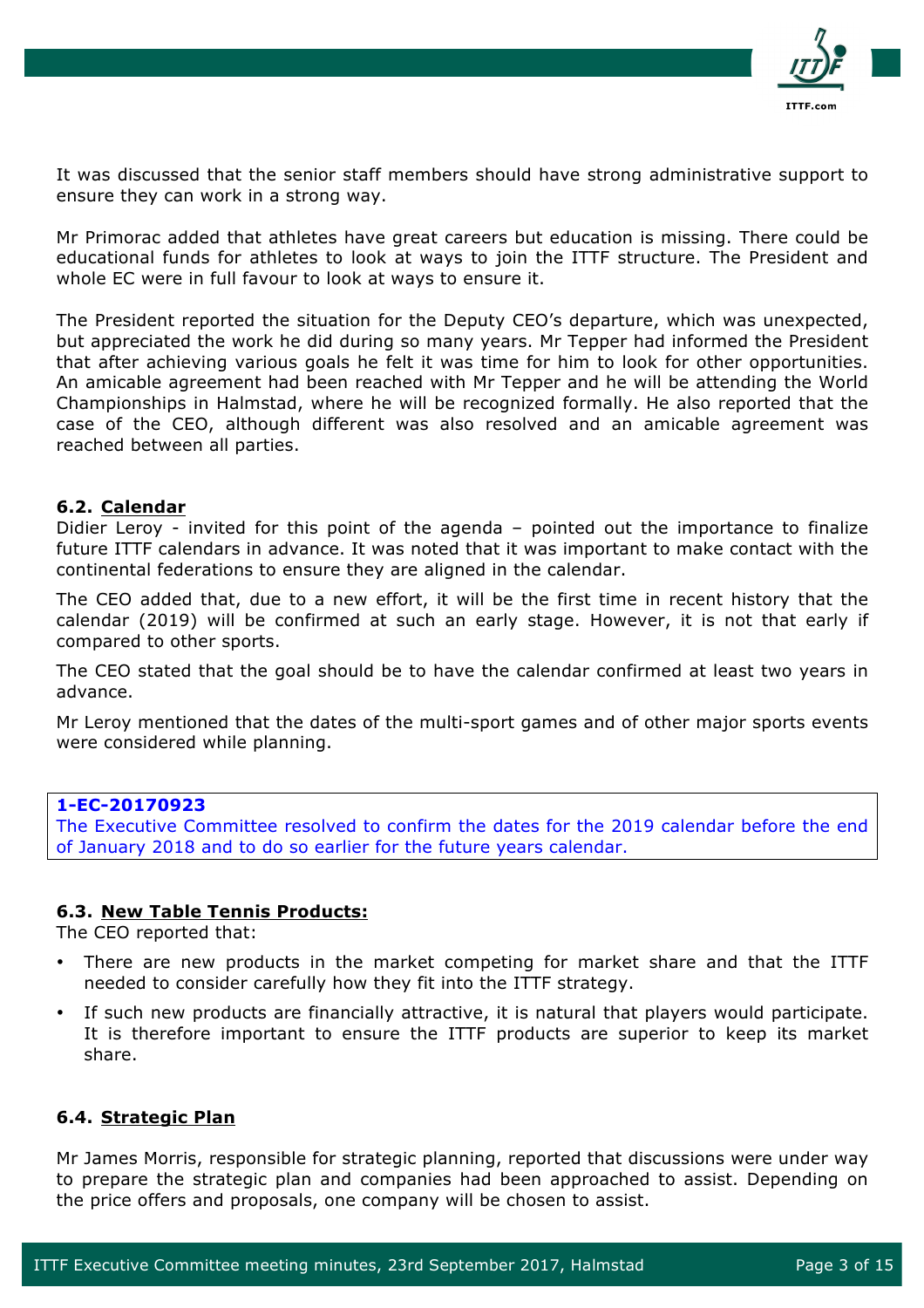

The CEO emphasised that it is now time to undertake the process of developing a strategic plan, which must be strong and comprehensive. The strategic plan will serve as the guiding light for the new leadership moving into the future.

The SG mentioned that adopting a strategic plan will be in line with the IOC recommendations, which are not yet fulfilled by the ITTF.

Mrs Sörling mentioned it is something every organization should have.

Mr Primorac reported being involved in the strategic plan of the Croatian Olympic Committee, and pointed the importance of having the strategy as the base, and then following the strategy for developing the future.

## **2-EC-20170923**

The Executive Committee resolved to embark into the strategic plan development once the consulting company will be chosen, with the goal to have it presented to the AGM in Halmstad as requested by the AGM in Dusseldorf.

#### **6.5. TMS Activity**

The President reported that after the conclusion of the World Championships, the ITTF has discovered many potential irregularities in past activities.

The CEO pointed out that the ITTF needs to resolve all issues from the past to work in a constructive spirit in the future.

The main issues identified in the first three months were:

The ITTF Information Technology transition and retrieval of the ITTF data was not as smooth as wished. The ITTF was disappointed that TMS, with Mr Sharara's involvement, had made a large financial proposal to the ITTF for continuing its services in managing the ITTF IT solutions.

The ITTF legal status and bank accounts in Canada were managed poorly and the ITTF Canada bank account was transferred to ITTF Africa without the President or Vice President of Finance knowledge.

The ITTF obtained a document from which it seems to be evident that the former ITTF President received an amount of 80,000 CAD from TMS in 2006.

The Oceania Federation situation was discussed again.

It was discovered that there had been irregularities of certain past bid tender processes, which needed to be checked very carefully to ensure that the ITTF did and does not act illegally.

Based on the facts mentioned before, it was proposed to the Executive Committee that the ITTF engages a law firm to further investigate the issues.

Mr Khalil Al-Mohannadi stated that the above-mentioned issues put the ITTF image at risk. He asked the Executive Committee to take all necessary legal actions to ensure the ITTF image is preserved.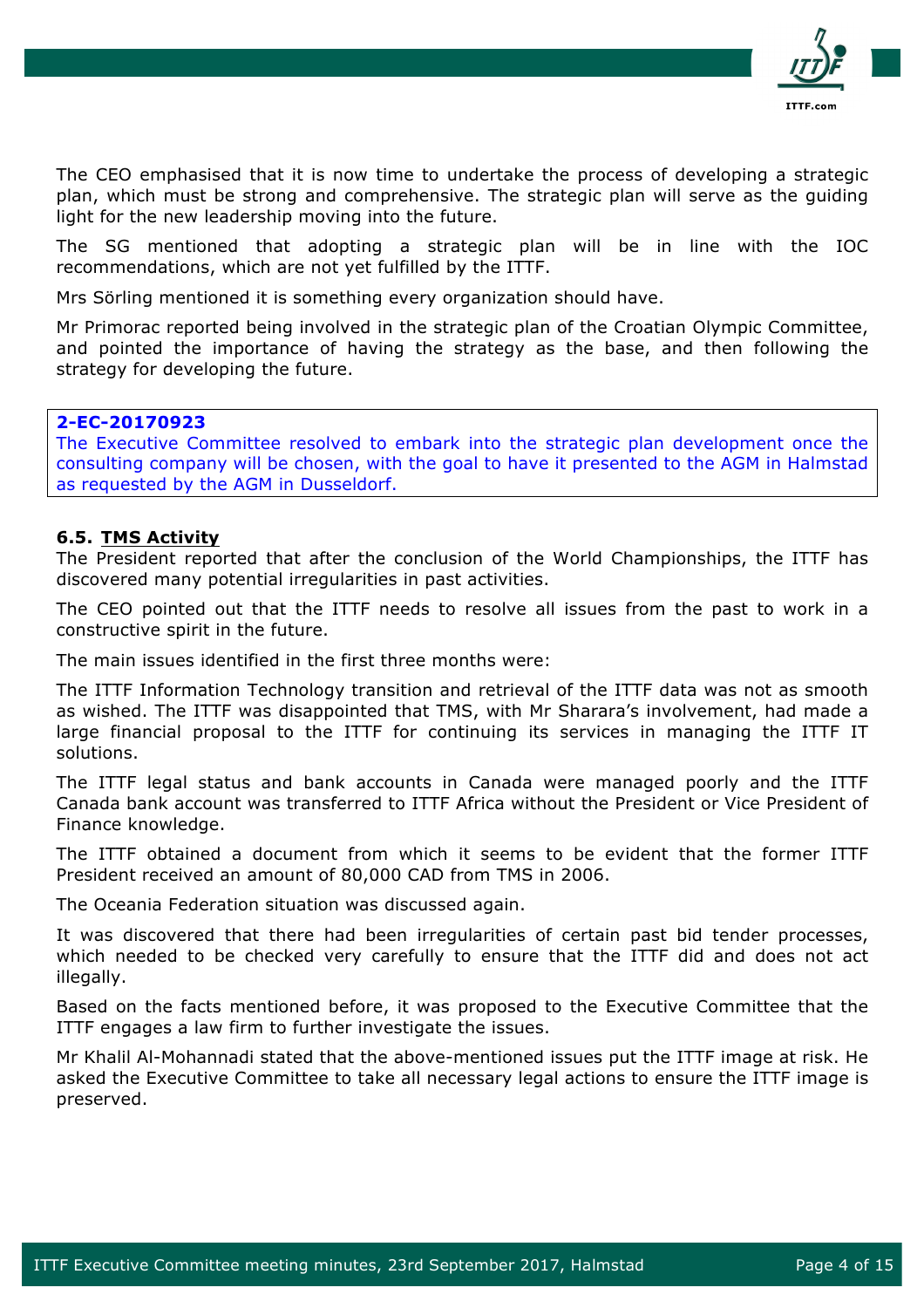

#### **3-EC-20170923**

The Executive Committee resolved to instruct the ITTF lawyers to seek clarification from Mr Sharara about his possible involvement with TMS and if there was or is any conflict of interest due to his positions within the ITTF and TMS. The Executive Committee also resolved to inform its lawyers of any potential irregularities or other issues for evaluation.

#### **4-EC-20170923**

The Executive Committee resolved to not conduct any further business with TMS due to ongoing investigations.

#### **5-EC-20170923**

The Executive Committee resolved to ensure that proper bidding processes are in place for future tenders.

#### **6.6. ITTF candidature for IOC membership**

It was discussed that membership for the IOC was of extreme importance.

After several years of unsuccessful attempts for Mr Sharara's membership it was decided that the ITTF will take a new course of action and apply for membership for the incumbent President and to adopt this as an issue of future policy.

Mr Primorac discussed the importance of strong lobbying by all parties to try and get more table tennis persons to the IOC level.

#### **6-EC-20170923**

The Executive Committee resolved to propose Mr Thomas Weikert to be IOC member and to adopt the policy to always nominate the incumbent ITTF President.

### **7-EC-20170923**

The Executive Committee resolved to define a strategy to be involved as much as possible the different areas and activities of the IOC (commissions, committees, attendance to workshops, etc.).

#### **7. Operations Program**

## **7.1. Budget 2017 and 2018-2020**

Mrs Petra Sörling referred to the finance presentation given at the AGM in Dusseldorf and to the 2017 budget. The ITTF is now reviewing its accounting system, with the aim to improve it. The reviewing started with a finance meeting held in Lausanne in July. Due to the hiring of the new Chief Financial Officer, Michael Brown, it was decided to defer the presentation of the detailed budget to the December 2017 EC meeting.

Mrs Sörling also reported that a few meetings with the new auditors took place and that the risk management exercise would be held in November.

The Secretary General announced that there will be a new chart of accounts adapting our account presentation to recent standards which are common among other international sport federations.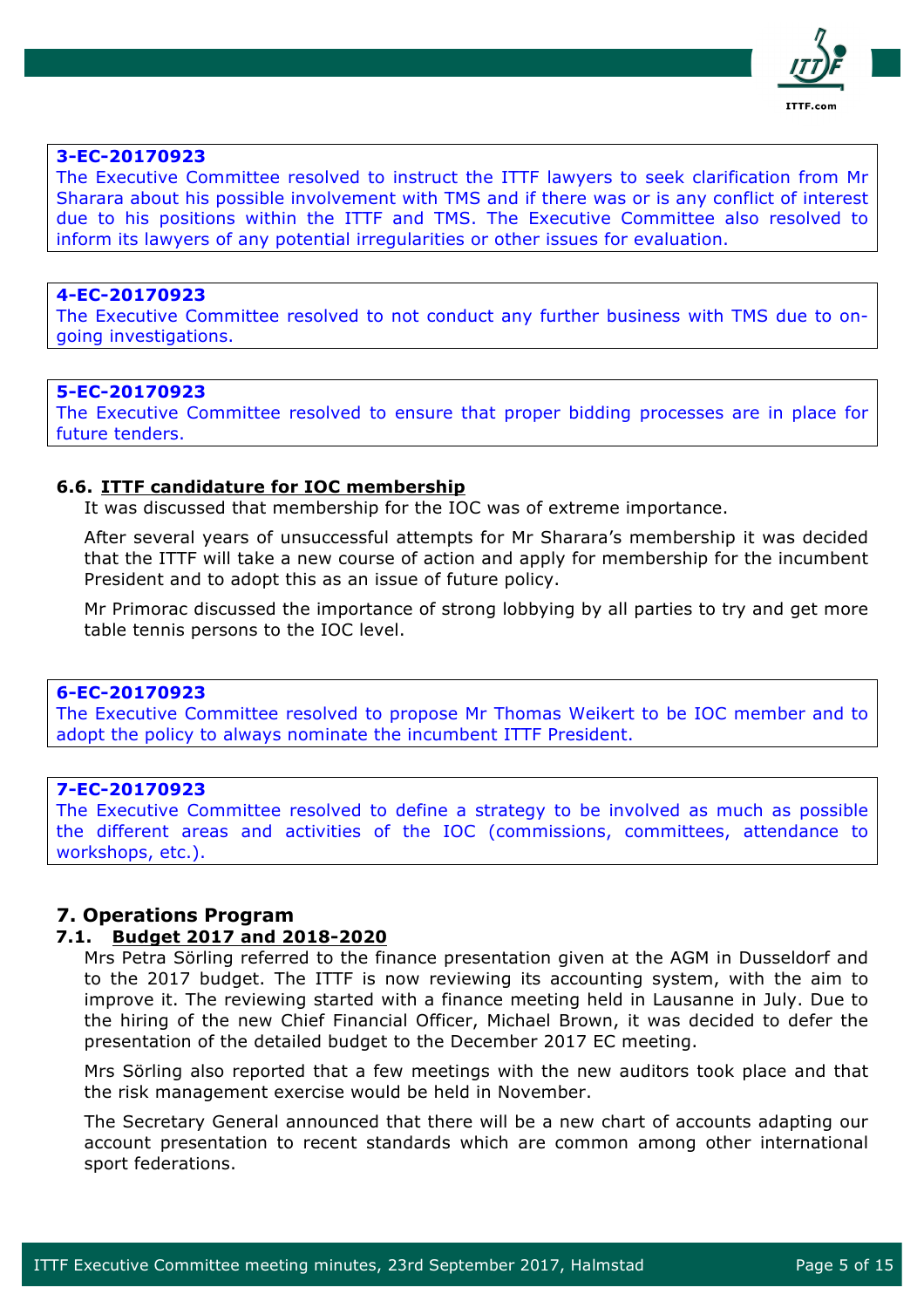

Mr Burton requested that the EC give an indication about the budget submitted by the URC. Pending final approval in December, this was accepted.

### **7.2. Constitution review progress**

The EC noted the report of Mr Nestor Tenca about the work being done by Jordi Serra reviewing the constitution. The revision is taking into consideration the most recent constitutional changes recently adopted by other IF's. Existing inconsistencies must be removed. The responsibilities of the governing bodies within the ITTF must be defined, including reviewing the position of Chair of the AGM.

The President suggested that some external lawyers should make a final review once the draft is completed.

Mr Francisco Lima, Senior Legal Counsel of the International Equestrian Federation and Mr Antonio Arimany, Secretary General of the International Triathlon Union were proposed as such legal counsellors by the Secretary General.

Mr Tenca also asked whether the current ITTF governing system should be reviewed as well.

The Secretary General stated that the mandate received from the last AGM is to review the constitution to align it with the good governance principles as approved in Dusseldorf. In the future, perhaps the case study from Mr Brown at his MEMOS studies could help to review the political structure of the ITTF.

The Secretary General reported that the good governance self-evaluation questionnaire submitted to ASOIF at the beginning of the year was reviewed in July 2017. The ITTF ranks in the middle among the 28 summer sport federations.

Mr Meshref asked whether the Strategic Plan shouldn't be completed before finalizing the constitution reform. The President agreed with the general idea that the strategic plan should lead any broader reform. However, there are certain constitutional changes required to be adopted in 2018 as per the request of the AGM.

#### **7.3. Membership recognition issues**

- Dr Meshref reported that during the last month and a half, some Libyan clubs have complained to their NOC, and several members of the National Association have resigned. It seems that from the 7 members of the board 4 have resigned, resulting in the fact that, according to its constitution, it has no quorum to convene meetings.
- The ITTF has received numerous communications from different parties, many of them in Arabic, and it was a complex case.
- Dr Meshref gave a summary of these communications, with the most important issue being related to the procedures of an extraordinary general assembly held by the Libyan Table Tennis Federation. Dr Meshref proposed to the Executive Committee to initiate a process of suspension of the Libyan Table Tennis Federation. He recommended the formation of a steering committee under the supervision of the Libyan Olympic Committee to conduct new elections until  $31<sup>st</sup>$  December 2017.

### **8-EC-20170923**

The Executive Committee resolved to initiate the procedure for the suspension of the Libyan Table Tennis Federation.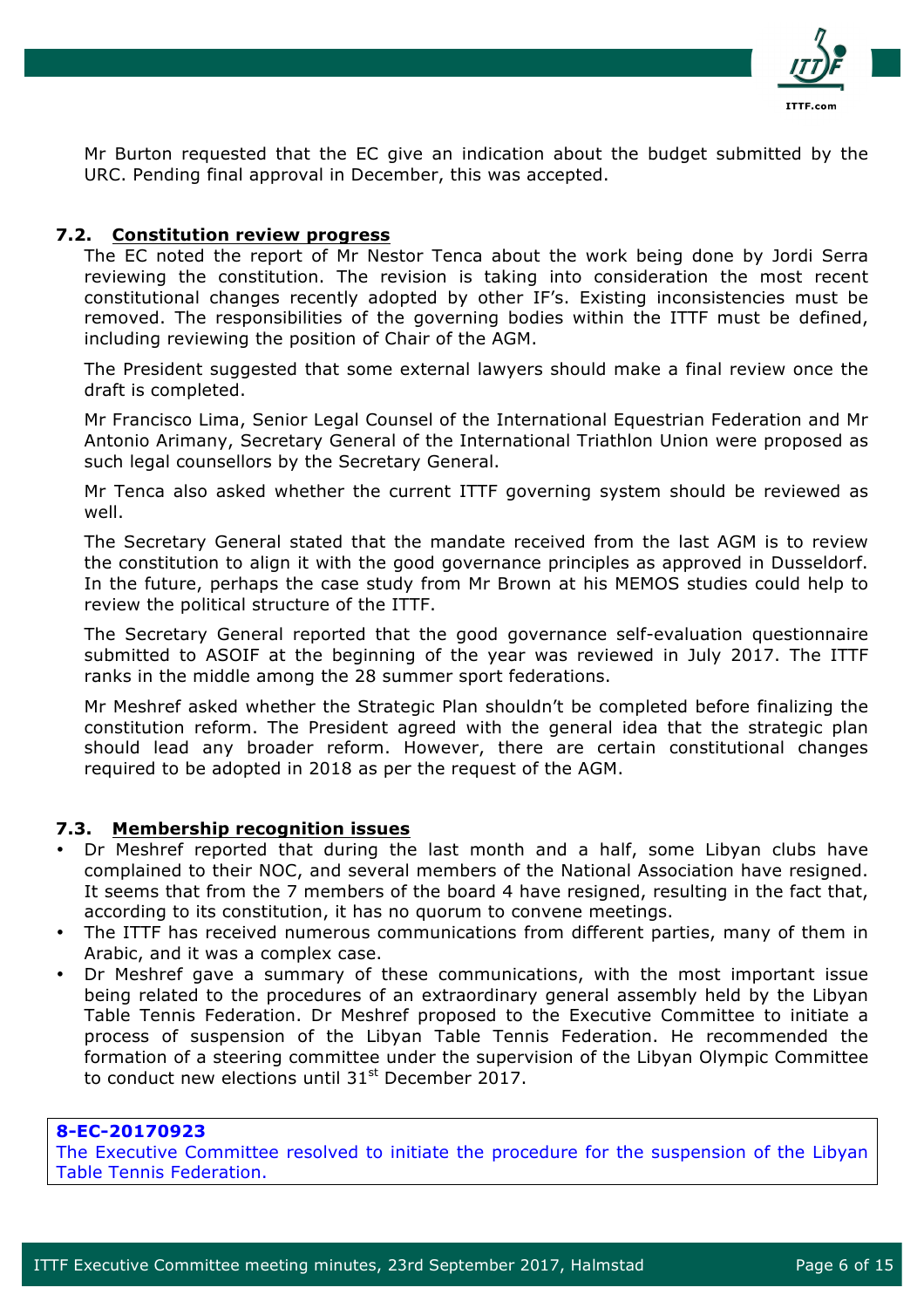

#### **7.4. Eligibility cases**

The EC noted that the Australian Table Tennis Association registered Mr Mateo Dvorani, a player not born in Australia but now an Australian citizen, on the special eligibility database for World Title events after he reached the age of 15.

Table Tennis Australia did appeal to the ITTF eligibility commission against the 5-year waiting period for the player to represent Australia at World Title events.

The EC also noted the request from the French Table Tennis Association to waive the requirements for World Title events eligibility for Ms Liu Judith, a French player born in China.

#### **9-EC-20170923**

The Executive Committee resolved that no exception could be made to the current eligibility rule.

At the same time, a discussion was held in regards to the fact that, currently, there are three different eligibility rules. One for Olympic Games, one for World Title events and a third one for international tournaments. The CEO stated that the ITTF should find the way to have a common eligibility regulation. The EC members agreed on the concept. It was agreed that it would be important to also explore what are the limitations in regards to the IOC eligibility rule.

## **10-EC-20170923**

The Executive Committee resolved to instruct the Secretary General to contact the IOC to determine whether the eligibility rule for Table Tennis at the Olympic Games can be defined by ITTF and to explore ways to have a more unified eligibility rule.

#### **7.5. Racket Control (boosting, racket control procedures)**

The EC noted the presentation of the research made by German Professor Hubert Motschmann, and the proposal of using a rheometric device. However, this device is very expensive, and the logistics connected with its use extremely complicated. Therefore, the EC does not recommend to use it.

In order to prevent cheating in all related to boosting, either the ITTF Changes the rule or the rubbers are dismantled from the racket to check properly whether they were treated.

Mr Primorac stated that, nowadays, this is not a health issue anymore, which was the main reason to forbid the old glues. According to him, the ITTF should not have a rule that cannot be enforced. Dr Alaa Meshref and Secretary General agreed with his opinion.

If the rubbers are to be dismantled from the blade to check its thickness, the Technical Leaflet T9 must be amended. This must be decided by the Board of Directors.

In order to implement some control until an eventual change of the regulations at the 2018 AGM, random test of rackets will be conducted at some events, for information purposes.

Dr Alaa Meshref showed his concern about how this decision could possibly affect players with less economical resources.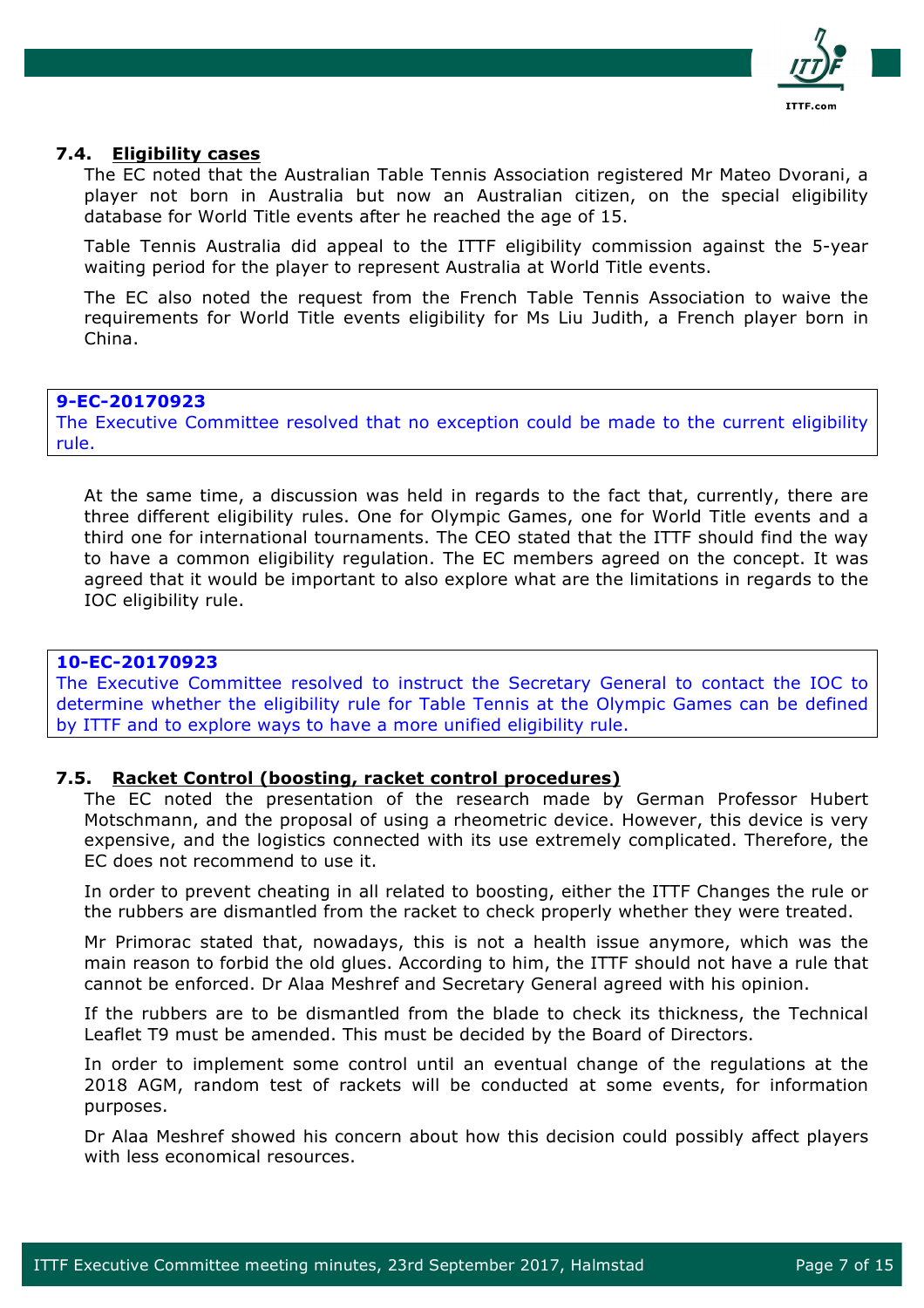

### **11-EC-20170923**

The Executive Committee resolved to instruct the Secretary General to establish, together with the Athletes Commission and the Vice-President in charge of equipment, a procedure for checking thickness of rubbers by randomly testing rubbers dismantled from the rackets. The procedure shall be established until the time of the next Executive Committee meeting.

### **7.6. Affordable equipment**

Dr Alaa Meshref reported on the high price of table tennis equipment, and how, in recent years, the prices have increased, particularly for rubbers, blades and balls. This is seriously affecting the development of table tennis in the countries with low economic resources.

The CEO reported that he had contacted the equipment manager in order to get more information on the latest situation. It seems that, after an initial phase with high prices due to the lack of good quality balls available, there are now more manufacturers producing balls, and the different companies are starting to have more and more good quality balls on the market. That should result in lower prices.

Mrs Sörling mentioned that the ITTF could speak with the manufacturers to ensure there are different levels of available equipment, at affordable prices, particularly for beginners.

### **12-EC-20170923**

The Executive Committee resolved to invite FIT members to have a discussion with the ITTF to exchange information and ideas and to ensure there is affordable equipment available for beginners.

Furthermore, the CEO proposed to organize a "Symposium of table tennis" involving the different stakeholders and informing them about the ideas and plans the new ITTF has.

#### **7.7. Information & Technology**

The CEO reported on the issues the ITTF is facing regarding the former IT provider. To overcome these issues, the ITTF shall collect the data and software property of ITTF and install it at a new server.

In addition, the ITTF is preparing the documents to initiate a bid tender process for the future IT management. The ITTF is looking for a modern system of results management, and, hopefully, the new system can be built over the next 12 months, starting with the most urgent areas.

#### **7.8. Finances**

Was covered under 7.1

#### **7.9. Travel and indemnity policy**

The Secretary General reported that it was time to review the travel and indemnity policy. Currently, the Executive Committee members receive a daily allowance when travelling representing the ITTF, which results in numerous cash transactions.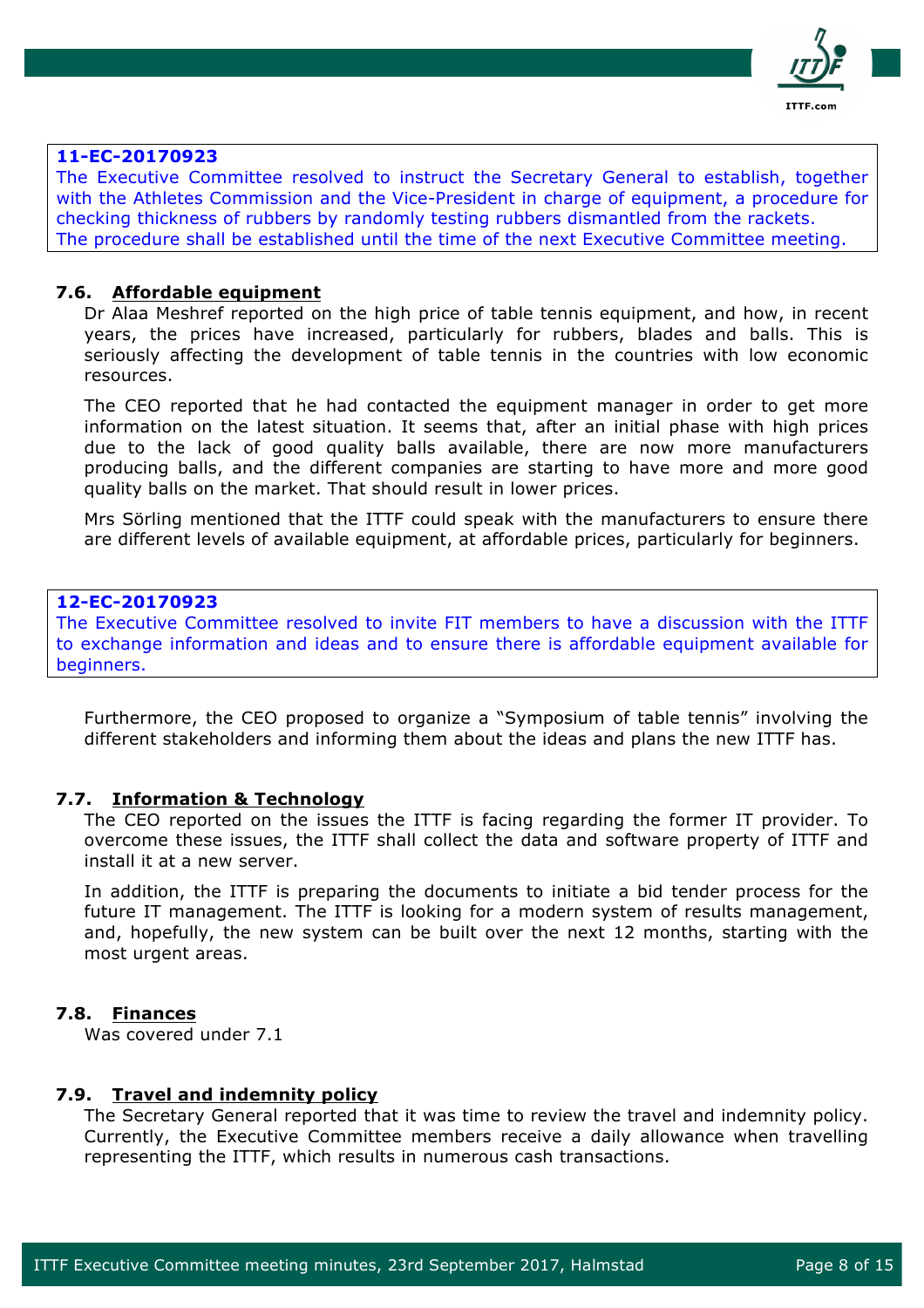

The new proposed system provides for a yearly allowance, in the amount of thee thousand US Dollars (3,000 USD), instead of a daily amount.

Due to the higher responsibility of the Deputy President, his yearly allowance shall be six thousand US Dollars (6,000 USD).

Additionally, a flat rate amount of one thousand US Dollars (1,000 USD) will be paid every year to each Executive Committee member, to cover their phone expenses, postage, Internet, etc. This applies unless they wish to claim the exact amount spent per year. In this case, reimbursement will be based upon actual receipts/invoices submitted to the ITTF in accordance with the respective policy.

In regards to the President's honorarium, the Executive Committee, at its meeting held in Nanjing 2014, as per recommendation of the former President and CEO, initially approved an amount of five thousand Euro (5,000 EUR) per month as "compensation for the equivalent of one day a week or 20% of his salary".

After an evaluation of the first three years of Mr Weikert in the position, the Vice President of Finances explained that the level of involvement and exigencies related to the current position of President of the ITTF are much higher than the compensation received until now.

Taking further into consideration the circumstances in other summer sport federations, all EC members accepted the proposal to pay Mr Weikert an honorarium of eight thousand Euro (8,000 EUR) per month effective from  $1<sup>st</sup>$  June 2017.

## **13-EC-20170923**

The Executive Committee unanimously approved the travel and indemnity policy for EC members and the honorarium for the President.

### **8. Competition Program 8.1. World Championships Update**

The CEO reported that:

8.1.1 The LIEBHERR 2017 WTTC in Dusseldorf was one of the best World Championships if not the best ever.

The figures of the WTTC were impressive: more than 900 hours of TV air and over 355 million of TV viewers. There was TV and OTT broadcast in 122 countries, thousands of press articles, and social media making a very big impression.

Together with Sportcal, an independent company, the ITTF conducted a study on the economic impact, which shows, among others, the following figures: over 15,000 visitors came to Dusseldorf, massive economic impact, over 53,000 tickets were sold, and over 30,000 hotel nights were booked.

8.1.2 The LIEBHERR 2018 WTTC blueprint from Halmstad was distributed to the EC members during the meeting; there will be two days of site inspection of the facilities and proposed hotels on  $24^{th}$  and  $25^{th}$  September 2017. The Deputy President, in charge of World Championships, suggested facilitating a

"meet and greet" service at Copenhagen airport, as many delegations may prefer to travel there. This will be discussed during the inspection.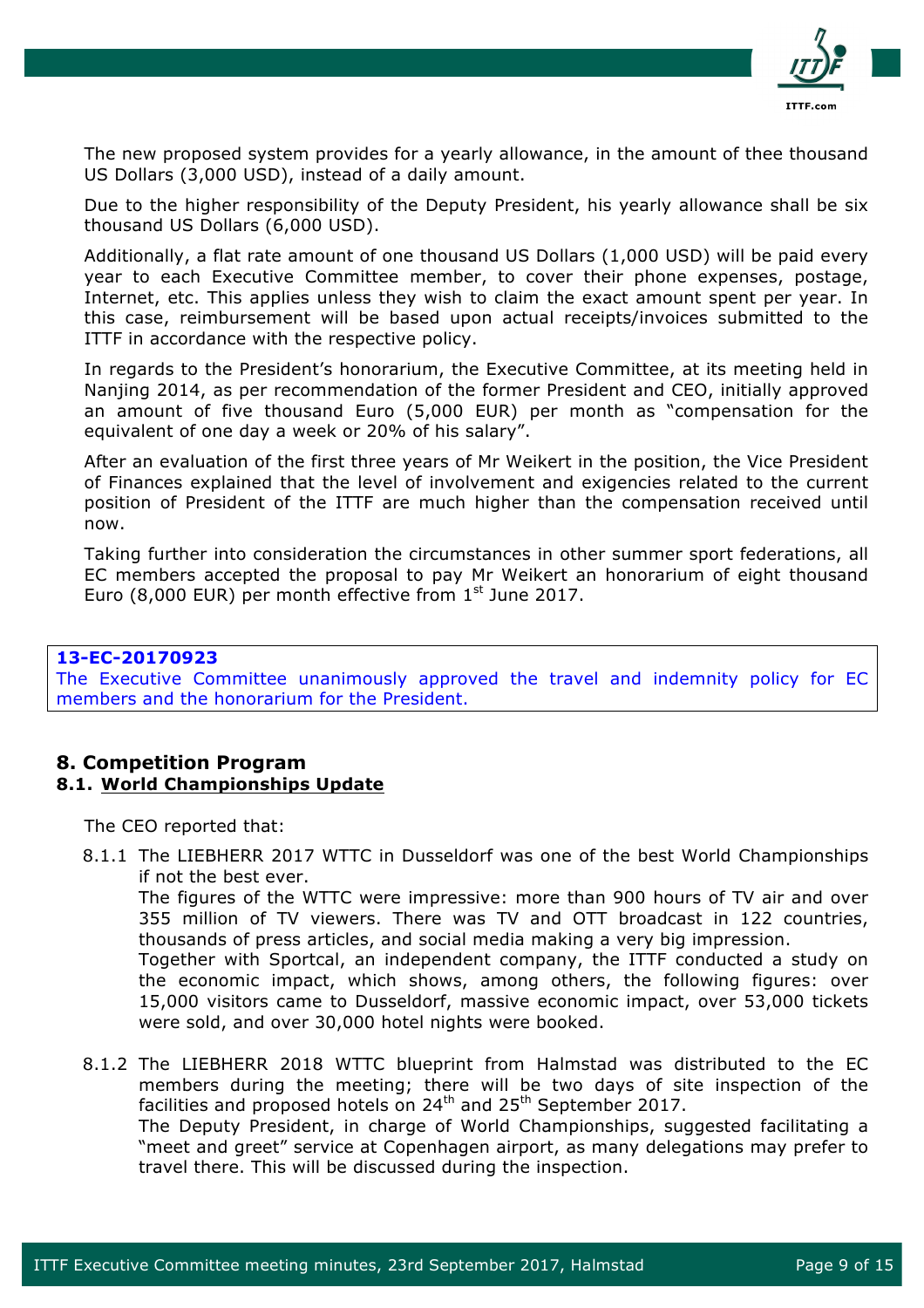

8.1.3 The organizers of the 2019 WTTC in Budapest requested a change of venue and dates. Following the request, the ITTF coordinated an urgent visit to Budapest, which was conducted by Mr Karl Jindrak and Mr Didier Leroy. Both of them confirmed the suitability of the new venue proposed, the Budapest Expo, and the new dates, which were checked with the ITTF and international sports calendar, suggesting to the EC to approve the new dates.

#### **14-EC-20170923**

The Executive Committee, on behalf of the BoD, resolved to confirm the new venue and the new dates for the 2019 WTTC in Budapest, to be held in the Budapest Expo from 21<sup>st</sup> to 28<sup>th</sup> April, pending the ratification of the AGM in Halmstad.

8.1.4 The CEO reported about the website launched for the 2020 World Championships bid process. Expression of interest is due by  $15<sup>th</sup>$  October 2017, and the ITTF will follow-up with the interested parties to organize potential inspections to shortlisted candidates.

### **8.2. World Tour Update**

The CEO reported that the World Tour Grand Finals will be held in Astana, Kazakhstan. It is good to have the event in a new region of the world, and the local organizers are very excited to have a large table tennis event coming there. The Star Awards will be held in connection with the WTGF.

#### **8.3. World Cups**

Belgium and Canada will host the 2017 Men's and Women's World Cups.

The CEO praised the work done by Mr Tony Kiesenhofer, CEO of Table Tennis Canada, in order to secure new sponsors and supporters for the Women's World Cup.

Hosting events in USA and CAN is very beneficial for the ITTF.

In 2018, the Men's World Cup and Women's World Cup will be in Disneyland Paris and Chengdu, China, respectively; negotiations of contracts are in progress.

#### **8.4. Junior Program Update**

The CEO reported that Mohamed Dawlatly and Mounir Bessah inspected Riva del Garda, Italy, for the World Junior Championships. The ITTF is confident that it will be a good event. Also the EC noted that the junior calendar for 2018 is set and published.

#### **8.5. New World Ranking**

The President welcomed Ms Iulia Necula, who gave a presentation to the EC members on the new World Ranking.

The EC noted that a more unified event structure is needed in order to strengthen ITTF brand awareness. Also this will help to increase exposure and commercial revenues.

To increase the media interest, it is important that the top players will take part in the major events, and this will be facilitated through the new world ranking system.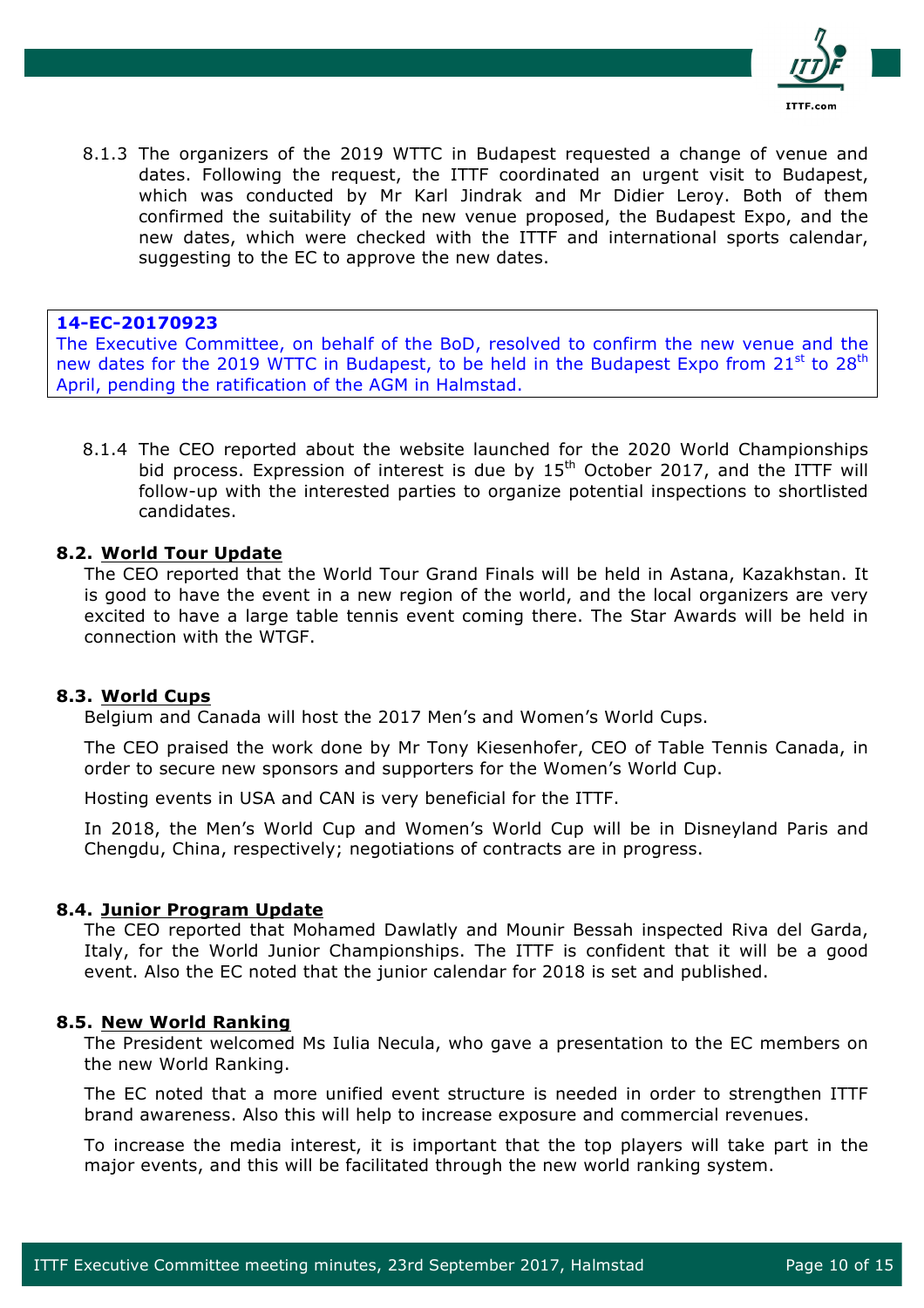

The new world ranking will be based on the final positions of the players at the tournaments, and players will not lose points when playing matches. The best 8 results (6 for juniors) will be considered, with 1 continental event being included.

The new world ranking will be simpler, easier to predict (and to be read by the media) and will require a minimum participation.

The CEO reported that there will also be a new World Team Ranking, which will be based on team events results only. For the moment it is only a concept, but the precise system will be decided at a later stage.

The CEO explained that following the decision at the EC meeting held in December 2016 in Doha to adapt the principles of the new World Ranking, a survey was made to get further feedback from the players and to come back to the EC one more time for a final decision.

Based on this, the CEO proposed to the EC to ratify these principles and to allow the WR Working Group to work on the minor details of the new system.

### **15-EC-20170923**

The Executive Committee resolved to ratify the new World Ranking system to be in place on 1 January 2018 with possible final small adjustments to be made by the World Ranking Working Group.

### **8.6. Future Events Working Group**

The CEO reported that:

Mr Shi Zhihao has been leading the group for one year and a half and he would be happy to be the EC responsible. However, he prefers someone else leads the group as Chair. After some discussions, there was a proposal to have Tony Kiesenhofer as the Chair. The next meeting should be scheduled soon to be able to accomplish the mandate of the BoD meeting in Dusseldorf and present a final proposal in Halmstad.

#### **8.7. Multi-balls trial**

The EC noted a report from Ms Iulia Necula about the multi-balls trial at the Czech Open. The system consists in the players receiving a new ball from the umpire for the next point without having to collect the ball from the last point, and thus, reducing the time lost between points. The time saved was four seconds on average from the final in Bulgaria Open compared to the final in Czech Open, where the same players were playing. Overall, the time saved in the different matches was two seconds.

#### **16-EC-20170923**

The Executive Committee resolved to continue testing this system during the 2018 ITTF World Tour.

### **9. Marketing and Promotion Program**

The CEO presented a video about the progress made in the field of marketing in 2017.

#### **9.1. ITTF Marketing subsidiary**

The CEO reported about the meeting held in July by the VP of Finances, the CEO and the Secretary General together with Mr Frank Lenders, General Director of FIBA. Mr Lenders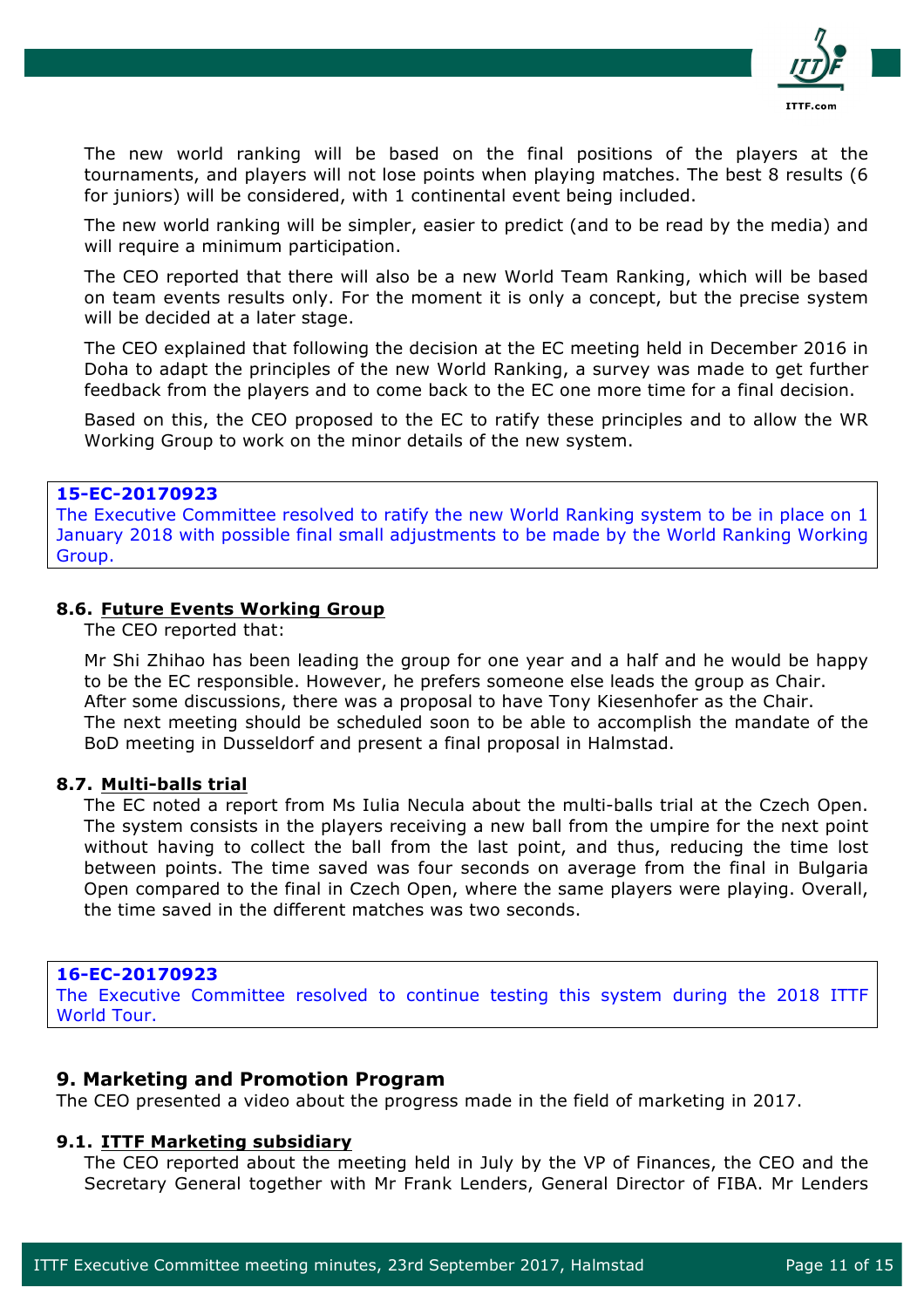

explained the structure FIBA used to establish their own marketing department within FIBA, thus having full control of it.

Based on that meeting and on further discussions held in Singapore with the ITTF commercial lawyers, the CEO presented recommendations regarding steps to be made if the ITTF wants to follow the same way, but with a company/department 100% controlled by ITTF.

#### **9.2. New Sponsors**

The CEO reported that, during the WTTC in Dusseldorf, an agreement was signed with GoDaddy for sponsoring five events within 2017.

Soon after Dusseldorf, Uncle Pop signed in Chengdu as a new sponsor for the 2017 Women's World Cup to be held in Markham, Canada; with the possibility to extend the deal for the future.

Also in the months that followed, Polar Naturals was announced as another sponsor for the 2017 Women's World Cup.

Finally, 12BET will become sponsor for the 2018 Team World Cup in London.

The CEO reported that newly hired sales staff are helping in finding more sponsors.

### **9.3. Investments**

The CEO reported on the continental investments. After the Oceania and North America strategic investments were signed earlier in the year, discussions with the ETTU were held in the second week of September and with African Associations earlier in the week. On  $6<sup>th</sup>$  $7<sup>th</sup>$  October 2017, discussions will be held with Latin America. Discussions with Asia will be initiated in Astana.

## **9.4. TTX**

The CEO reported on some delays in the deadlines expected for TTX implementation, but the work is ongoing. There have been some positive discussions with some manufacturers. The aim is to finalize the regulations for equipment within 2017 and to start rolling out TTX events in 2018.

Iulia Necula is moving to work from Singapore offices and she will lead this project.

#### **9.5. Seamaster World Tour agreement**

The CEO reported that, in principle, SEAMASTER has agreed to continue in 2018 its sponsorship, with at least the same prize money as in 2017.

#### **9.6. 2017 Star Awards**

The CEO reported that the 2017 edition will be held in the Rixos President Hotel in Astana.

Mr Burton reported that the Media Committee Chair has informed about a change in the system of nomination for the Para TT athletes. The Para TT Committee will nominate for the Para Male and Female Stars of the year and the selection of the winner will involve one designated Executive Committee member, one ITTF nominated expert and the Para athlete in the Athletes Commission.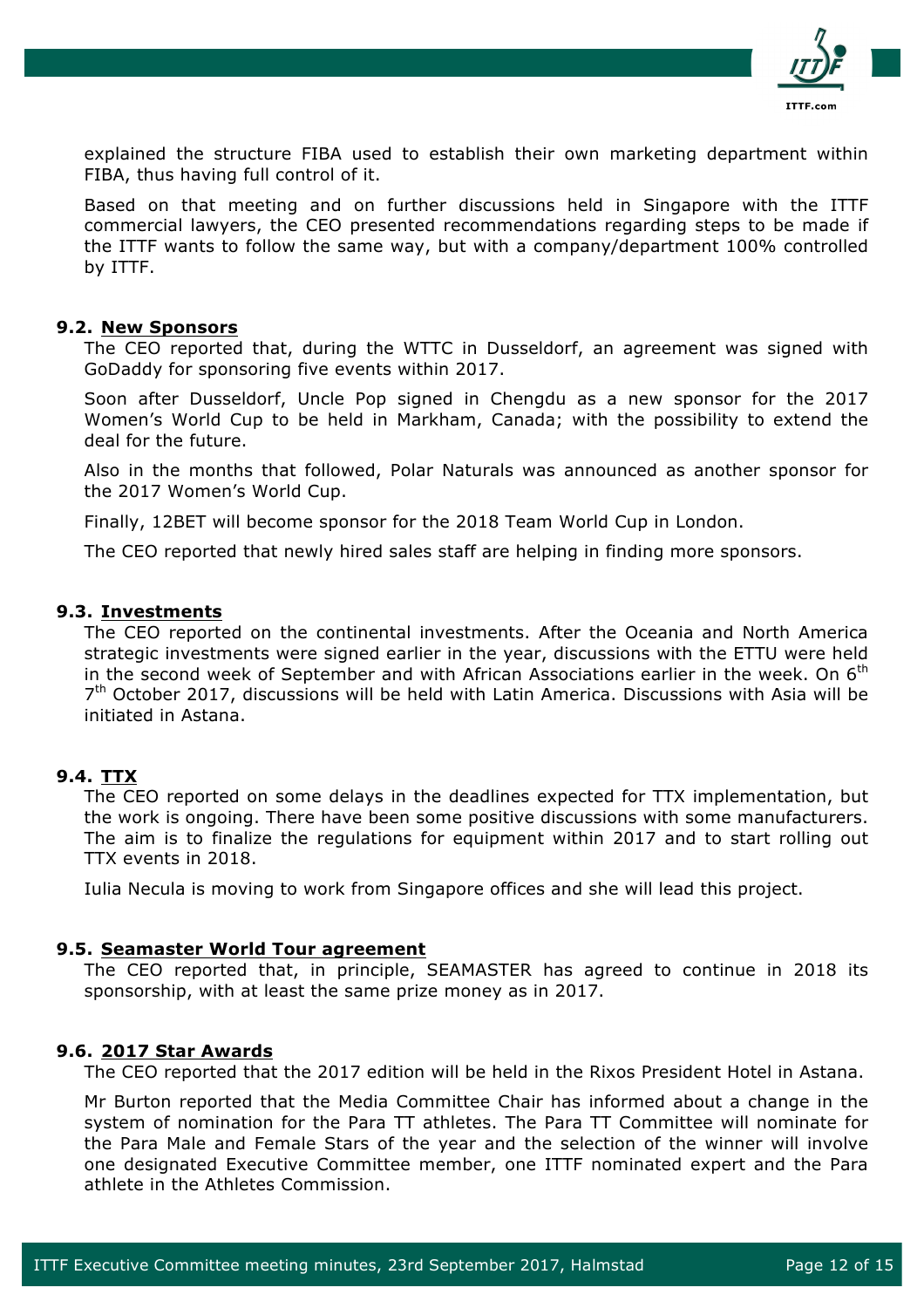

The Executive Committee noted those changes.

## **10. Development, Education & Training Program**

#### **10.1. 2018-2021 High Performance & Development Plan**

The CEO reported that he has been discussing with Mr Burton as the new VP in charge, and the key staff working in this area, about the new direction of the department.

Firstly the ITTF has been discussing what kind of development is currently being done and what is the aim for the future. There has been an agreement to rename the department to "High Performance and Development". The new name implies a more athlete' development model orientation. It is important to continue the activity in the CSR activities ITTF does, and to promote growth. Together with the Development Director, it was decided to propose the establishment of the ITTF Foundation, which will manage all the social programmes and activities.

### **10.2. ITTF Administration Course**

Mr Burton reported that since the course was put online, 421 individual users have enrolled in the course, coming from 104 different national associations. 52 users have completed the course and over 1400 hours of e-learning have taken place, with participation from all six continental federations. It is important to note that 81% of the participants were male and only 19% were female, which certainly requires attention.

In general, this is a very positive initiative, which may require additional budget for translation into other languages.

## **10.3. ITTF Young Umpires Project**

The Secretary General reported that after the EC approved in Dusseldorf to conduct the Young Umpires Project in connection with Youth Olympic Games in Buenos Aires for the third time, the course has been launched already. Mr Burton said that already 23 applications from 14 different associations were received within the first days of the availability of the platform.

## **10.4. ITTF Dream Building Foundation**

The ITTF is considering, as advanced in 10.1, establishing an ITTF Foundation. Mr Leandro Olvech is studying the options and legalities in different countries with the aim to launch such foundation in 2018. Further discussions will be held at the next EC meeting.

## **11. Athletes' Commission Report**

The Executive Committee received the report of the Athletes' Commission presented by Mr Zoran Primorac, who praised the work being done by Mr Vladimir Samsonov in leading the Commission.

Mr Primorac thanked the ITTF and the IPC for the steps done to secure 37 extra medals for Tokyo 2020 Paralympic Games and the additional event, Mixed Doubles for the Tokyo 2020 Olympic Games. The ITTF President said that special thanks should be given to the Secretary General for the work done with both the IPC and the IOC to achieve these goals. The SG in turn thanked all those who contributed to make this possible.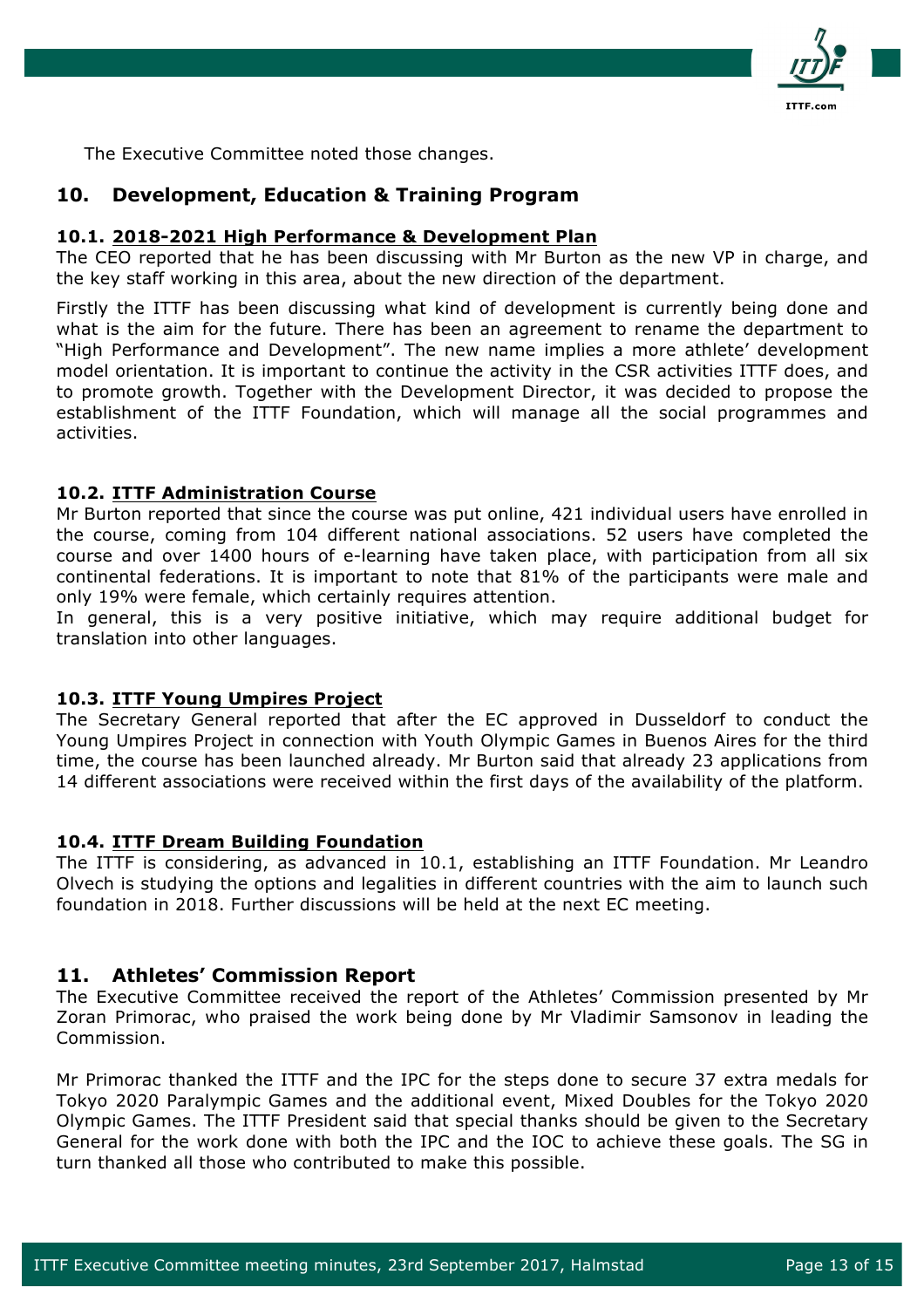

There were two IOC Athletes Career Program workshops in Dusseldorf, which counted on the valuable assistance of Ms Claudia Bokel, former IOC Athletes Commission Chair. Earlier in 2016 both Vladimir Samsonov and Zoran Primorac had attended the train the trainers' seminar. Mr Primorac thanked for the financial help from IOC to deliver the sessions, what was part of the program after the training of 2016.

The survey on World Ranking was already discussed and the AC agrees with the new system.

There will be Athletes' Commission elections in 2018. Ideally, information to the national associations should be sent early in advance, allowing many athletes to candidate. Having some small tokens for participating in the vote is maybe an idea to encourage active participation.

Dr Alaa Meshref proposed a joint meeting of the Executive Committee together with the Athletes Commission. Such meeting might take place after the AC elections in 2018.

## **12. Any other business**

### **12.1. Tokyo 2020 suppliers:**

The EC discussed the current situation of ITTF suppliers.

### **12.2. Disciplinary panel – China Open**

Following the case of the three Chinese players not showing up for their matches, a disciplinary panel was formed. The disciplinary panel is dealing with the case and they will report to the Executive Committee in due time.

#### **12.3. Australian Open**

Mr James Morris reported on the heavy financial losses for Table Tennis Australia, in hosting the Australian Open, which has resulted in numerous changes to the professional staff structure of Table Tennis Australia, as well as impacting the make-up of the Table Tennis Australia Board.

The Australian Open is a very important for Oceania, and ITTF-Oceania hopes that the event can take place in 2018.

The President agreed that it is very important to have a World Tour event in Oceania, and therefore the ITTF will try to help.

## **12.4 Harassment cases**

Mr Burton reported having been involved in organizing two panels of harassment officers for two cases of potential harassment.

The first case was resolved recently with no action being recommended.

There is a second ongoing case in which, despite the expected confidentiality, Mr Burton received unsolicited details on the case from two different sources.

In conclusion, Mr Burton suggests:

- Training a group of at least 6 harassment officers, 3 male and 3 female, for possible cases arising in the future.
- Review the timelines, as 14 days is unrealistic for a formal protest, and no deadlines are suggested for arbitration or mediation approaches.
- Reviewing this overall policy. The ITTF needs to advertise the policy and the first point of contact for any potential case should be the Competition Manager.
- Attention being given to record keeping e.g. the summary of the first case.